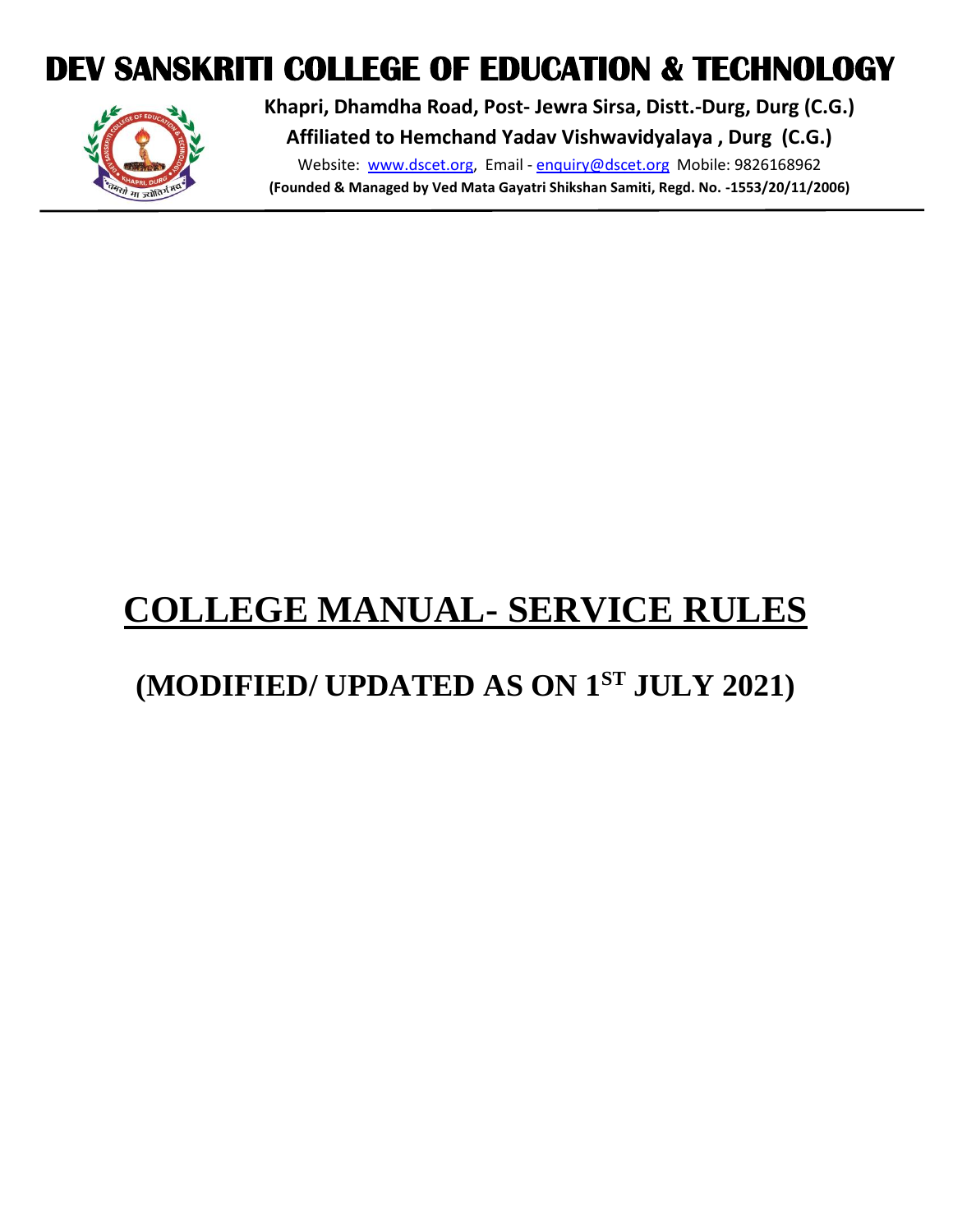# **DEV SANSKRITI COLLEGE OF EDUCATION & TECHNOLOGY**



**Khapri, Dhamdha Road, Post- Jewra Sirsa, Distt.-Durg, Durg (C.G.) Affiliated to Hemchand Yadav Vishwavidyalaya , Durg (C.G.)** Website: [www.dscet.org,](http://www.dscet.org/) Email - [enquiry@dscet.org](mailto:enquiry@dscet.org) Mobile: 9826168962 **(Founded & Managed by Ved Mata Gayatri Shikshan Samiti, Regd. No. -1553/20/11/2006)**

## **General Guidelines**

- 1. This document shall be called " Dev Sanskriti College of Education& Technology Khapri Dhamdha Main Road Durg (C.G.)
- 2. This manual shall apply to all the employees of DSCET.
- 3. DSCET reserves the right to amend this manual from time to time and the such amendment shall be binding on all the employees from its effective dates.
- 4. DSCET Manual is "Private & Confidential"

## **About The College**

 Dev Sanskriti Mahavidyalya was started running under the aegis of "Ved Mata Gayatri Shikshan Samiti" which was structured in the year 2007. Later on changing name and place it became "Dev Sanskriti College of Education & Technology" in the year of 2011-2012 along with the motto of "Tamaso Maa Jyotir Gamya", which means oh! Goddess of Education Please lead us on the path of light from the darkness. Our College is one of the prestigious Higher Education Institution. It is located in C.G. at Khapri, (Rural Area) Dhamdha main road, just 6 Km. from durg railway station. And just 2 Km. From IIT Bhilai Campus Kutela Bhanta Bhilai College is having huge and beautiful infrastructure along with the open area with beautiful garden, plastic and tobacco free campus with vehicle shed and sports area for cricket, volleyball etc.

We are proud to have qualified enthusiastic, experienced and updated faculties, who one always ready to help students. Seven of them are doing PhD in different areas Time to time management conduct faculty development programs to groom and motivate them. On the other hand many facilities are provided to the students, like well furnished class rooms smart class, water purifier well-set library. Our college organize many competitions and programs for students to shape them. In the year 2009-10, 2010-2011, 2017-2018, our college students achieved university top rank in B.Ed. Course. Two national workshop and three national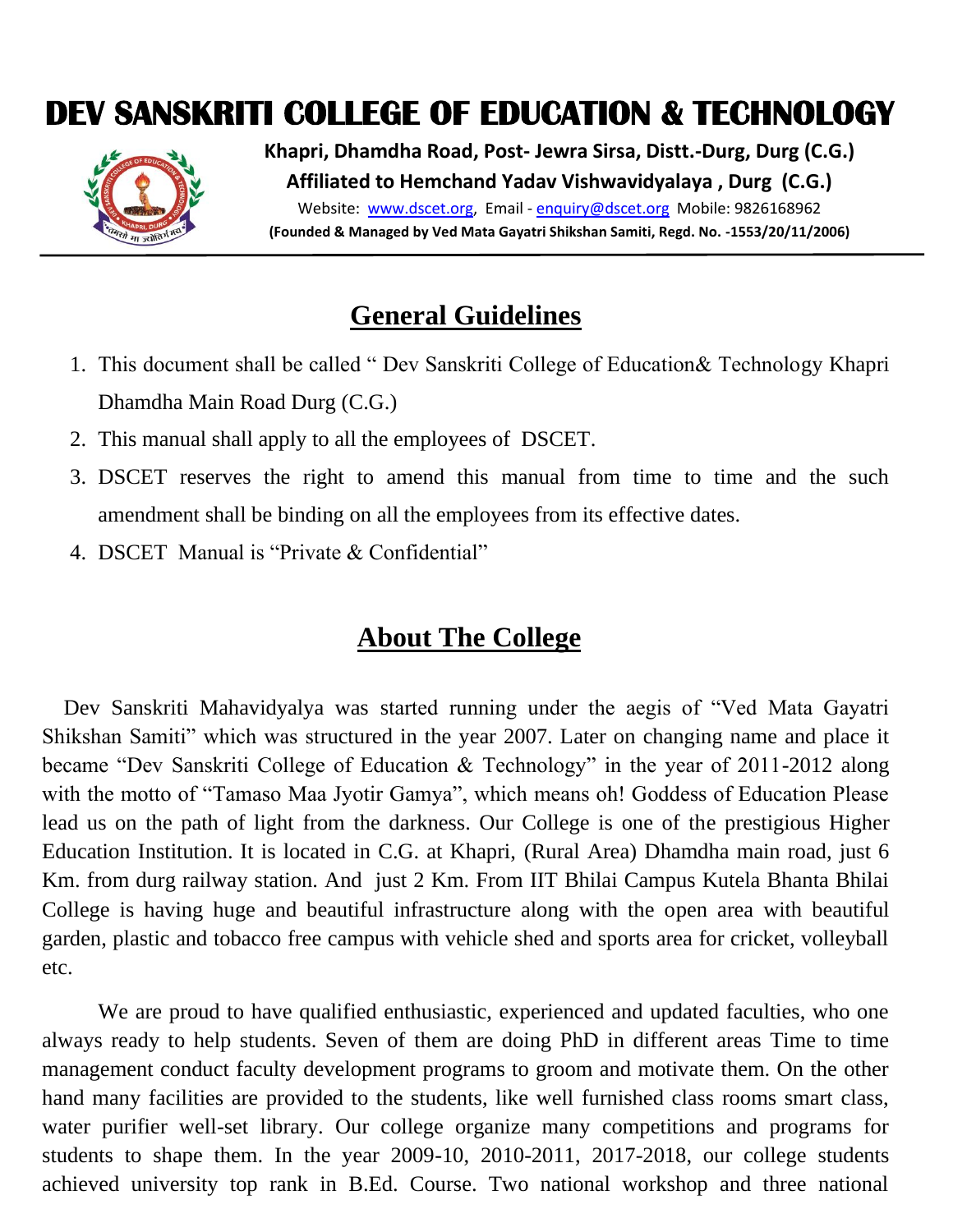webinar, college level workshop and seminar, guest lecture, educational and spiritual tour also conducted by our institution. The institution has been imparting education in the field of education, library, Computers, Commerce, Arts at under graduate level. Our institution also provides skill development classes like computer classes, yoga, and spoken English classes to our students. In the year 2018-2019 training about preparing vermin composed and use of pesticides have been given to all the govt. schools under10km. Rural area near by our college. We don't have any report of ragging or women harassment so far. Our institution has MOU with Bori Govt. College, Dev Sanskriti University, Swami.Swaroopanand Saraswati College , Govt. College Dongargarh. and Sai College Bhilai.

Nevertheless students belong to different religions but our spiritual and value based knowledge help to made them a better human being. Different festivals and cultural programs are organized here time to time students and faculties are together made our institution more glorious. After IQAC structured, our institution is continuously practicing for modifying educational environment and over all development of students in the field of higher education.

# **Code of Conduct**

The Code of conduct of Dev Sanskriti College of Education & Technology consists of the policies relating to the ethical and legal to be followed by college's Director & Principal, Additional Director, Teaching and Non-Teaching Staff.

It is the policy of the college to comply with all the applicable laws whether UGC, NCTE, State Department of Higher Education and Hemchand Yadav University norms and supporting ethics and humanity also.

It is the personal responsibility of every person in the college to observe the standards of conduct and other requirements of code of conduct. Whether or not these standards and requirements are imposed by laws, no employee shall reserve to comply with these standards and requirements.

The underlying formal policies the themselves have more details than it is contained in this booklet. It is the responsibility of each employee of the college to familiarize himself or herself with details of these policy.

#### **TERMS & CONDITION FOR APPOINTMENT ORDER**

- 1. You will be under probation for a period of two years.
- 2. Three months notice or three months pay (total emoluments) in lieu of notice period is required in case of resignation.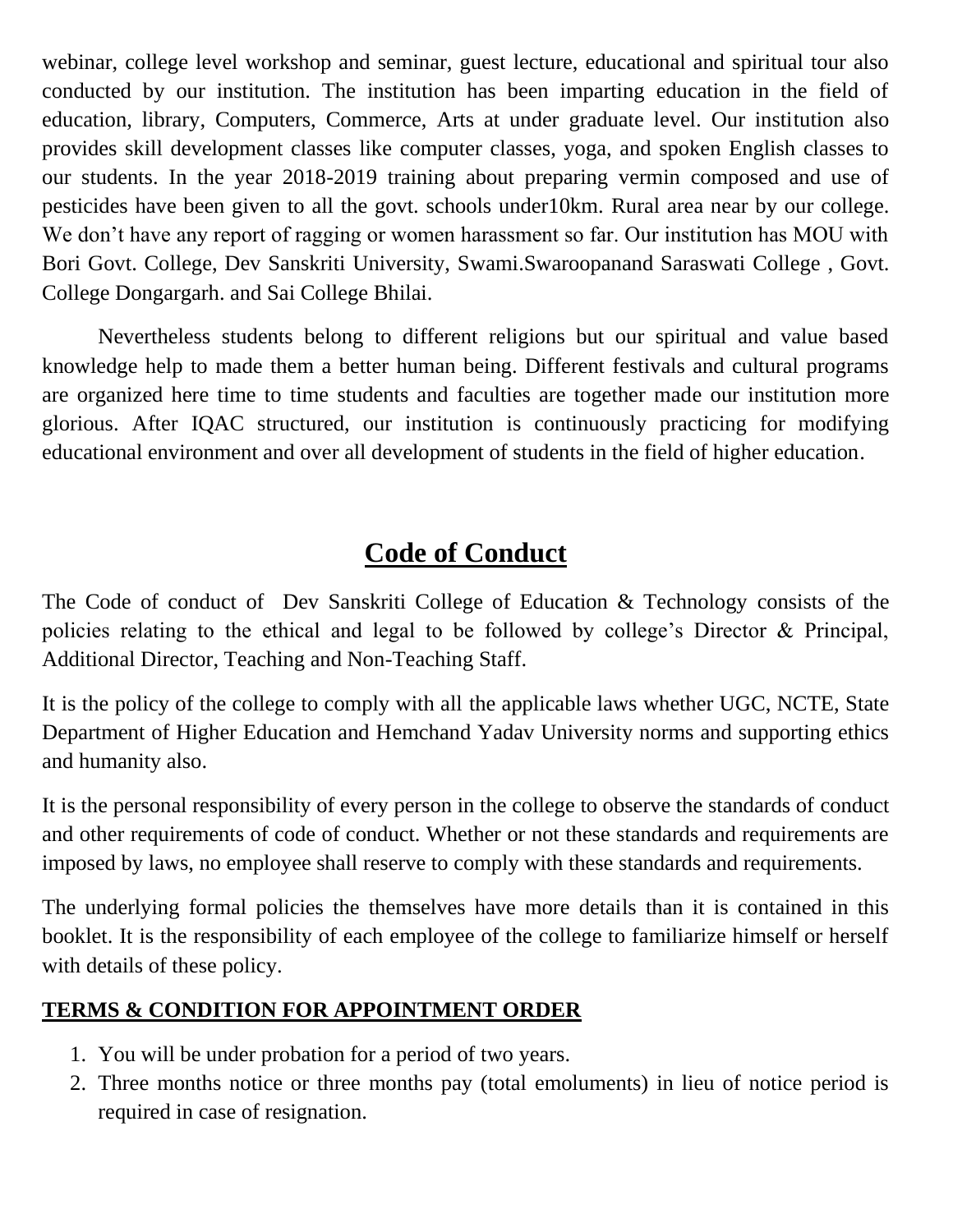- 3. As a member of the teaching staff of the institute you will be governed by the general terms and conditions of service and such other conditions laid down by the management from time to time.
- 4. You will be required to be present in the institute full time during the working hours and beyond as and when required. You will not take any part time job.
- 5. You will not leave the Head Quarter without permission of the authority.
- 6. During the period of probation your services can be terminated by the management without any notice.
- 7. You have to execute the service contract to serve the college for a minimum period of five years from the date of your joining.
- 8. Your services can be terminated on medical ground, guilty of insubordination, misconduct, furnished any false information, breach of service rules or non performance of your duties.
- 9. Your services shall automatically stand relinquished on completion of the age of superannuation.
- 10.Any application for outside employment will be forwarded through proper channel or after obtaining NOC from the president.
- 11.President and governing body, reserves the right to amend,modify or alter the terms and conditions of the service.

#### **SERVICE REGULATION FOR TEACHING & OTHER EMPLOYEES**

- 1. Same as otherwise provided in the C.G. Vishwavidyalaya Adhiniyam, 1973 and its statutes. The provisions of this Regulation shall apply to all the teachers and other employees of the institute.
- 2. In this regulation:
	- (a) "College" means Dev Sanskriti College of Education & Technology Khapri Dhamdha Road Durg.
	- (b)Teacher of the college means Director & Principal, Assistant Professor and such other persons as may be appointed for imparting instructions, conducting classes and research in the college.
	- (c) Other employees of college means, employees appointed by the college for doing job other than one assigned to the teachers of the Institute.
	- (d) "vacation post" means a post involving teaching duties in the college entitled for summer and other vacations.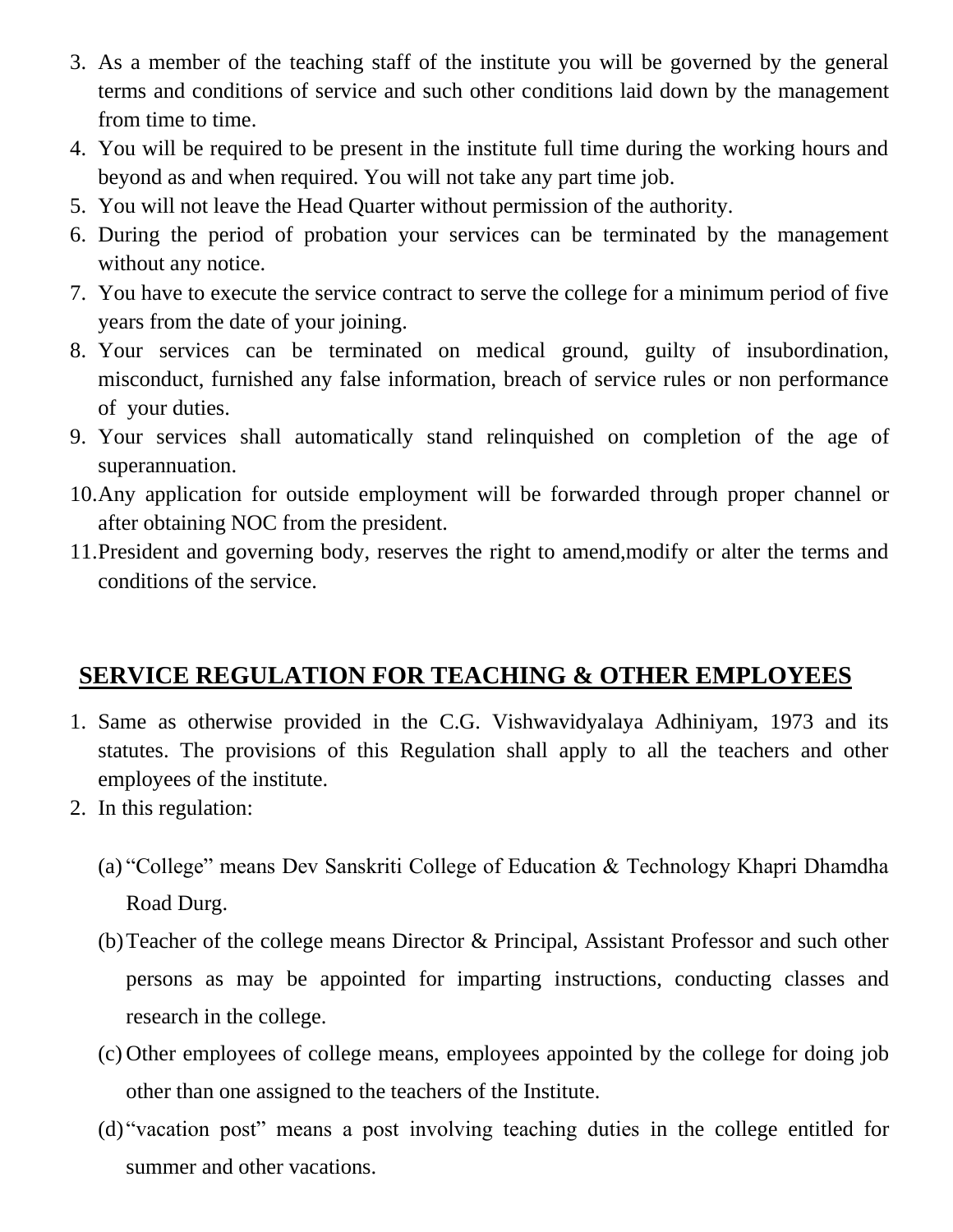- (e) "College Code" means Statues No. 28 framed under Section 35 (j) of the C.G. Vishwavidhyalaya Adhiniyam, 1973.
- (f) "Governing Body" means the Governing Body of the Institute constituted with provision of para 6 of statute No.28
- (g) "managing Trustee" means Chairman/President of the Governing Body.

## **SERVICE CONDUCT RULES**

- 1. Every employee including teachers shall at all times:
	- (a) Maintain absolute integrity;
	- (b)Show devotion to duty; and
	- (c) Do nothing which is unbecoming of an employee of the Institute.
- 2. No employee/teacher shall join or continue to be a member or such association the object or activities of which are prejudicial to the interest of the institutions or public order, decency or morality.

## **LEAVE RULES**

#### **Introduction**

Leave is a provision to stay away from work for genuine reasons with prior approval of authorities. It may be granted for a casual purpose or a planned activity, on medical grounds or to fulfill social obligations or in extra-ordinary conditions.

#### **Aim**

To provide the required rest to the employees of the college and to encourage them to avail the leave in a planned manner, without affecting the academic interest of the college. As per provisions of the leave rules in vogue, DSCET employees are eligible for the following leave/vacation:

|                     | Summer vacation $-30$ – days per year for all teaching staff |
|---------------------|--------------------------------------------------------------|
|                     | 15- days per year for all Non-Teaching staff.                |
| Earned Leave - N.A. |                                                              |
|                     | Half Day Leave - 10 days per year for all staff              |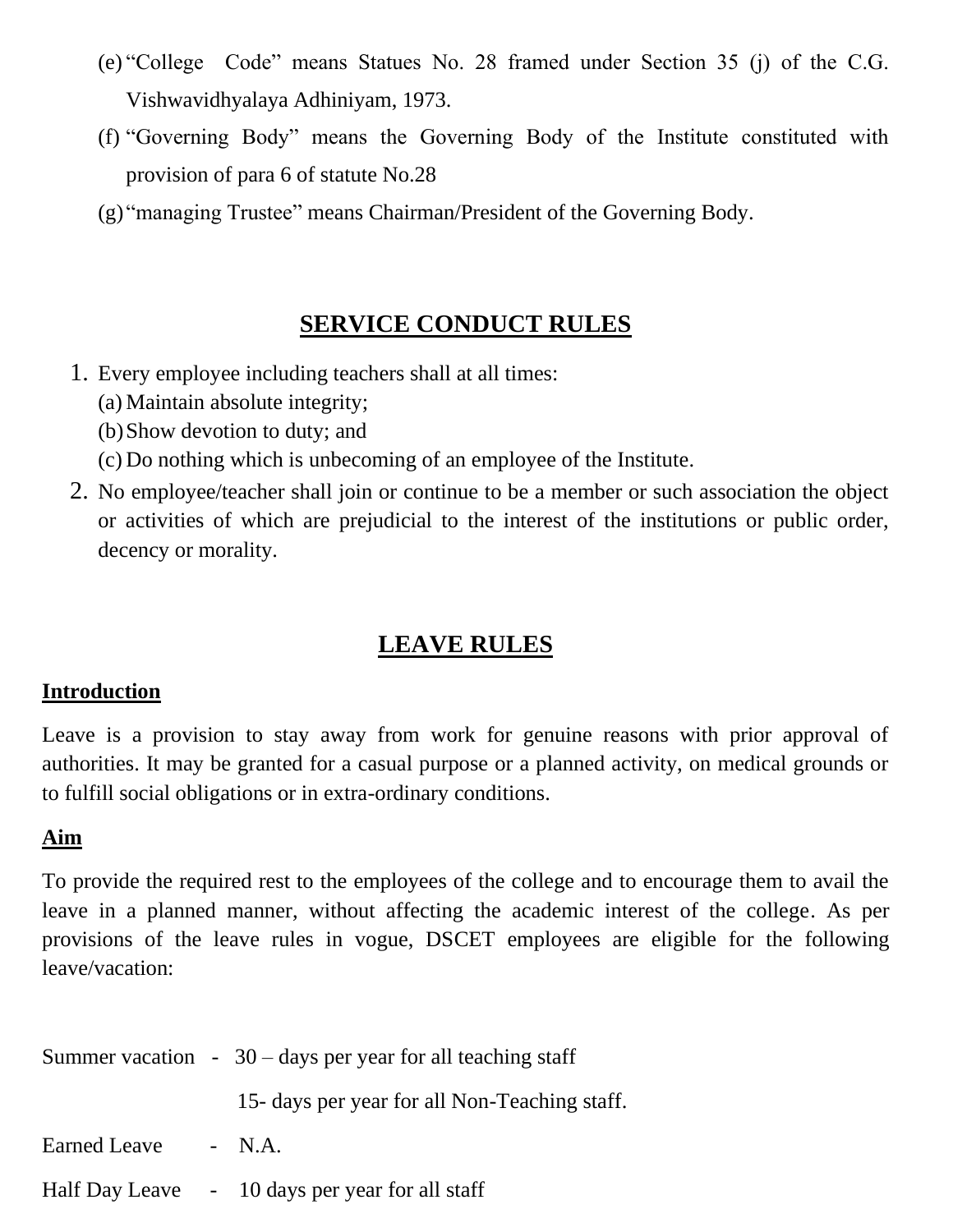Casual Leave - 12 Days per for all employees

Maternity Leave - N.A

Employees are also eligible for special Casual Leave, Duty Leave, Study Leave, etc. as per Provisions of the leave rules of the Institute.

In addition, the employees are eligible for festival leaves/holidays as per academic calendar issued by affiliating University/State Govt.

One month one C.L Allowed at the direction of Principal/Director and one week permitted in out place workshop seminar and the other educational symposium.

#### **Study Leave (SL)**

Study Leave may be granted to the Teaching Staff only on the permission of sanctioning authority and management.

#### **SANCTIONING AUTHORITY**

Director/Principal of the college shall be the sanctioning authority for all kinds of leave.

#### **TRAVELLING ALLOWANCE**

Travelling allowance is in the nature of reimbursement of reasonable expenditure as determined by the institute in travelling, boarding and lodging while employees including teachers are required to undertake journey on duty reimbursement of such expenses in not intended to be a source of income.

#### **LOCAL TRAVELLING ALLOWANCE**

This allowance shall be paid @Rs.5/-per kilometer. This rate is subject to revision from time to time. This rule shall be applicable for travel by own vehicle only.

# **HOUSE RENT ALLOWNACE & CITY COMPENSATORY –NOT ALLOWED**

#### **PROVIDENT FUND**

Employees/ Teachers of the Institute shall be entitled to the benefit of provident fund as per provisions contained in paras 33(1) of the stature No. 28- college Code, as reproduced below:

- 1. The Governing Body maintains a provident fund scheme for the benefit of its employees.
- 2. The employees have the benefit of contributory fund scheme under Employees provident fund department of central Government.

A fixed amount as per EPF rules are deducted from employees and same amount is contributed by the Management. PF account, its operation and maintenance are done by